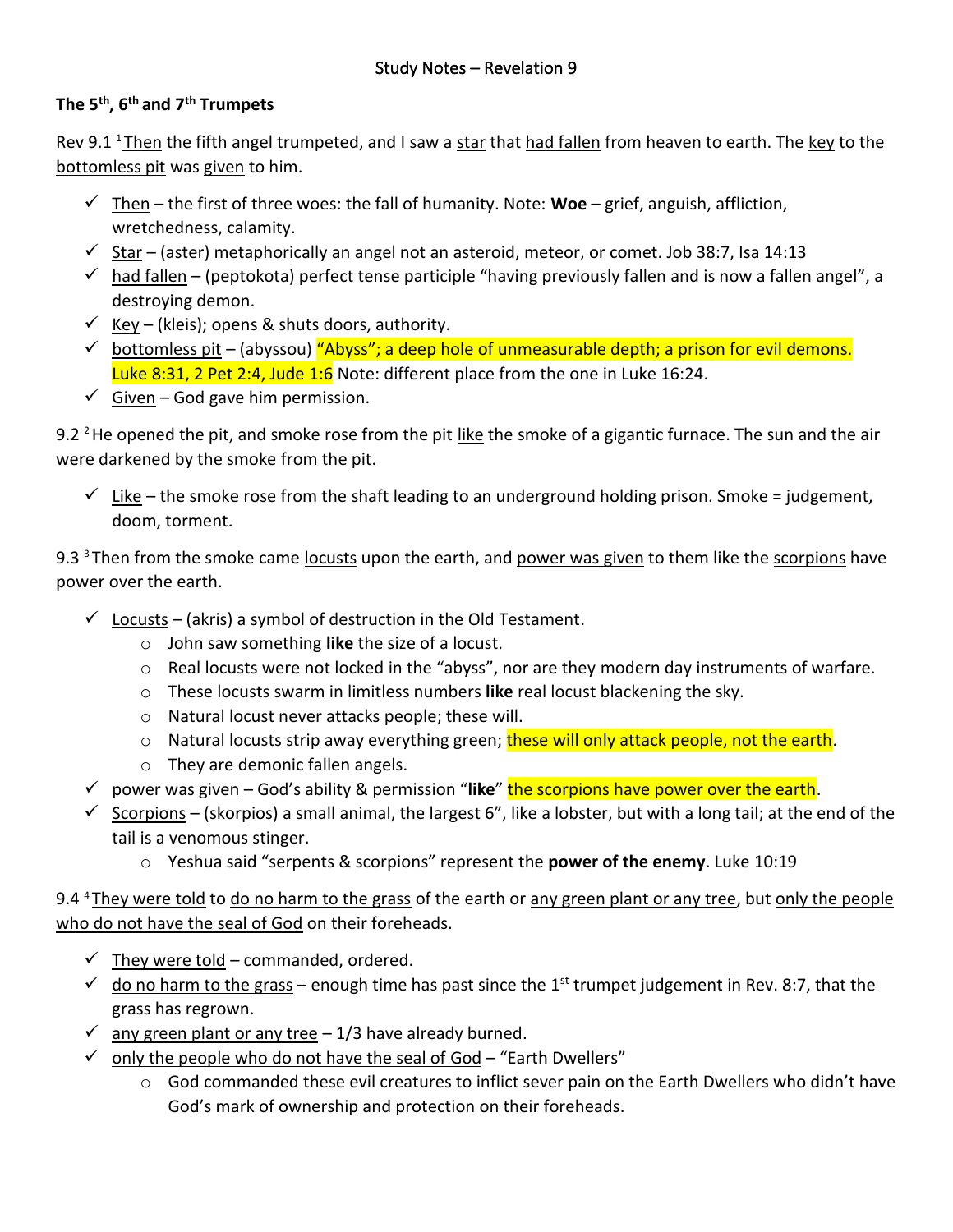- o God's mark of ownership and protection on their foreheads (continued):
	- The 144,000 Jewish Evangelists
	- The 2 witnesses in Jerusalem
	- Both Jew & Gentile who come to faith in the first 3.5 years of the 7-year Tribulation.

9.5<sup>5</sup> And they were permitted not to kill them, but to torment them for five months—and their torment was like the torment of a scorpion when it stings a person.

- $\checkmark$  permitted not to kill them Sovereign God will not allow them to kill their victims as some may still repent and turn to him.
- $\checkmark$  torment them for five months (basanizo): torture
	- $\circ$  There is a fixed number of months for this judgement.
	- o 3 to 5 months is the life span for a natural Locust (27 species).
- $\checkmark$  like the torment of a scorpion:
	- o The sting is extremely painful, injected poison.
	- o There are two types of scorpion poison.
		- A hemotoxin that causes mild to severe local effects: edema, discoloration, pain.
		- A dangerous neurotoxin that can cause severe local & systemic effects such as convulsions, paralysis, cardiac irregularities, and death.
		- It ranks with the snake in its hostility towards humans. Luke 10:19, 11:11-12

9.6<sup>6</sup> In those days, people will seek death but will not find it; they will long to die, but death will flee from them.

- $\checkmark$  In those days 5 months
- $\checkmark$  people will seek death
	- o Gripped with fear. Luke 23:30
	- o Experiencing intense pain. Joel 2:6
	- o Wish to die. Jonah 4:8, Job 3:20-22. 7:15-16
- $\checkmark$  they will long (epithumeo): to desire intensely, lust, to covet evilly, passion, of those who seek things forbidden.
	- o A double negative emphasizing the impossibility of death which does suggest unsuccessful suicide attempts.
- $\checkmark$  to die (apothanein): present tense infinitive they will continually seek relief from the torment through death, but relief will not come.

9.7<sup>7</sup> Now the appearance of the locusts was like horses prepared for battle. On their heads were something like crowns of gold, and their faces were like human faces.

- $\checkmark$  Appearance (similitudes): made like or resembles something.
	- o An enormous swarm **like** locusts darkening the sky
	- o Sting humans tormenting them (not having the "mark").
	- o Demonic capabilities of the fallen angels is real.
	- o Size of Locusts: 0.5 to 7" long; sting **like** a scorpion.
- $\checkmark$  like horses
	- o Locust resembles horses when viewed through a looking glass.
	- o Job also compared the horse with the locust. Job 39:19-20
	- o Unusually grotesque and frightening.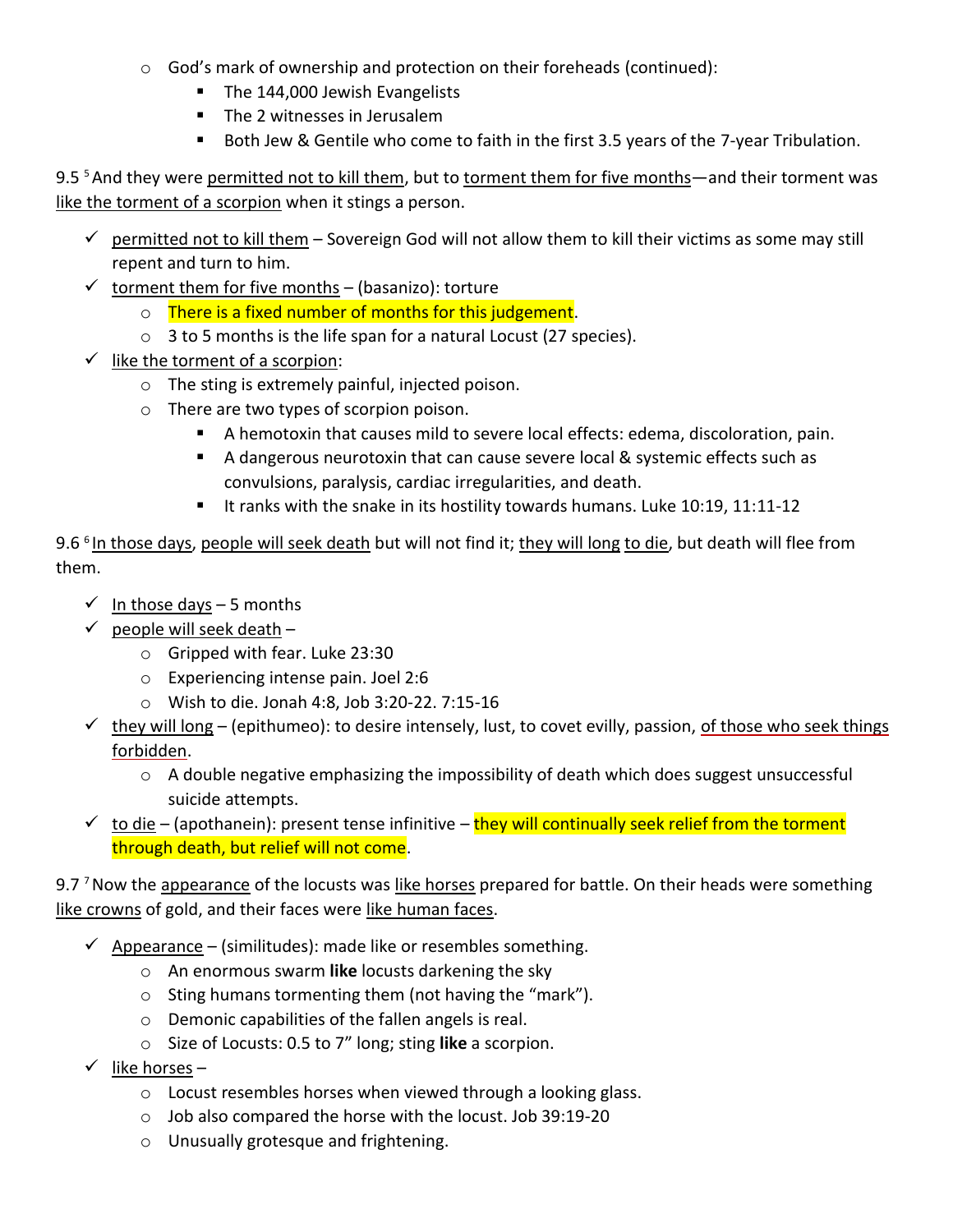## 9.7 continued

- $\checkmark$  like crowns (stephanos): victory crowns
- $\checkmark$  like human faces

9.8 <sup>8</sup>They had hair like women's hair, and their teeth were like those of lions.

- $\checkmark$  like women's hair
	- o Women of John's day wore long hair
	- o Biblical times it was a sign of glory
	- $\circ$  "The locust has a head like a horse, a breast like a Lion, feet like a camel, a body like a serpent and antennae like the hair of a maiden." Arab Proverb
- $\checkmark$  teeth were like those of lions (voracity): Having or marked by strong desire for an activity or pursuit.

9.9  $9$  They had chests like iron breastplates; and the noise of their wings was like the noise of many horsedrawn chariots rushing into battle.

- $\checkmark$  like iron breastplates Breastplates cover the chest and back giving them the appearance of invulnerability.
- $\checkmark$  like the noise of many horse-drawn chariots A terrifying sound as they go in search of their victims to battle the Earth Dwellers.

9.10<sup>10</sup> They have tails like scorpions with stingers; and in their tails is their power to harm people for five months.

 $\checkmark$  This verse repeats 9:5 stressing how awful is their mission to torment with their painful stings.

9.11 <sup>11</sup> They have as king over them the angel of the abyss. His name in Hebrew is Abaddon, and in Greek he has the name Apollyon.

- $\checkmark$  Natural locust are described in Proverbs 30:27 "<sup>27</sup> locusts have no king, yet they advance together in ranks"
- $\checkmark$  Confirmation that these locusts are demons.
- $\checkmark$  His name in Hebrew is Abaddon, and in Greek he has the name Apollyon this is not Satan.
	- o Abaddon/Apollyon is likely one of Satan's underlings, a destroying demon and one of the "rulers," "authorities," and "powers" mentioned in [Ephesians 6:12.](https://biblia.com/bible/esv/Eph%206.12)
	- o Angels have a hierarchy, including fallen angels.
	- o Their objective: Destroy people with God's permission to be carried out on unbelievers both Jew & Gentile.

9.12 $12$ <sup>12</sup> The first woe is past. Behold, two woes are still coming after these things.

- ✓ first woe is past 5<sup>th</sup> Trumpet
- $\checkmark$  two woes are still coming the 6<sup>th</sup> & 7<sup>th</sup> Trumpet judgements each increasing in severity.

9:13<sup>13</sup> The sixth angel trumpeted, and I heard a single voice from the four horns of the golden altar before God.

- $\checkmark$  sixth angel trumpeted 2<sup>nd</sup> woe
- $\checkmark$  a single voice Identity of the single voice is unclear
- $\checkmark$  four horns symbolic of power
- $\checkmark$  golden altar Golden alter of incense. Rev 8:3-4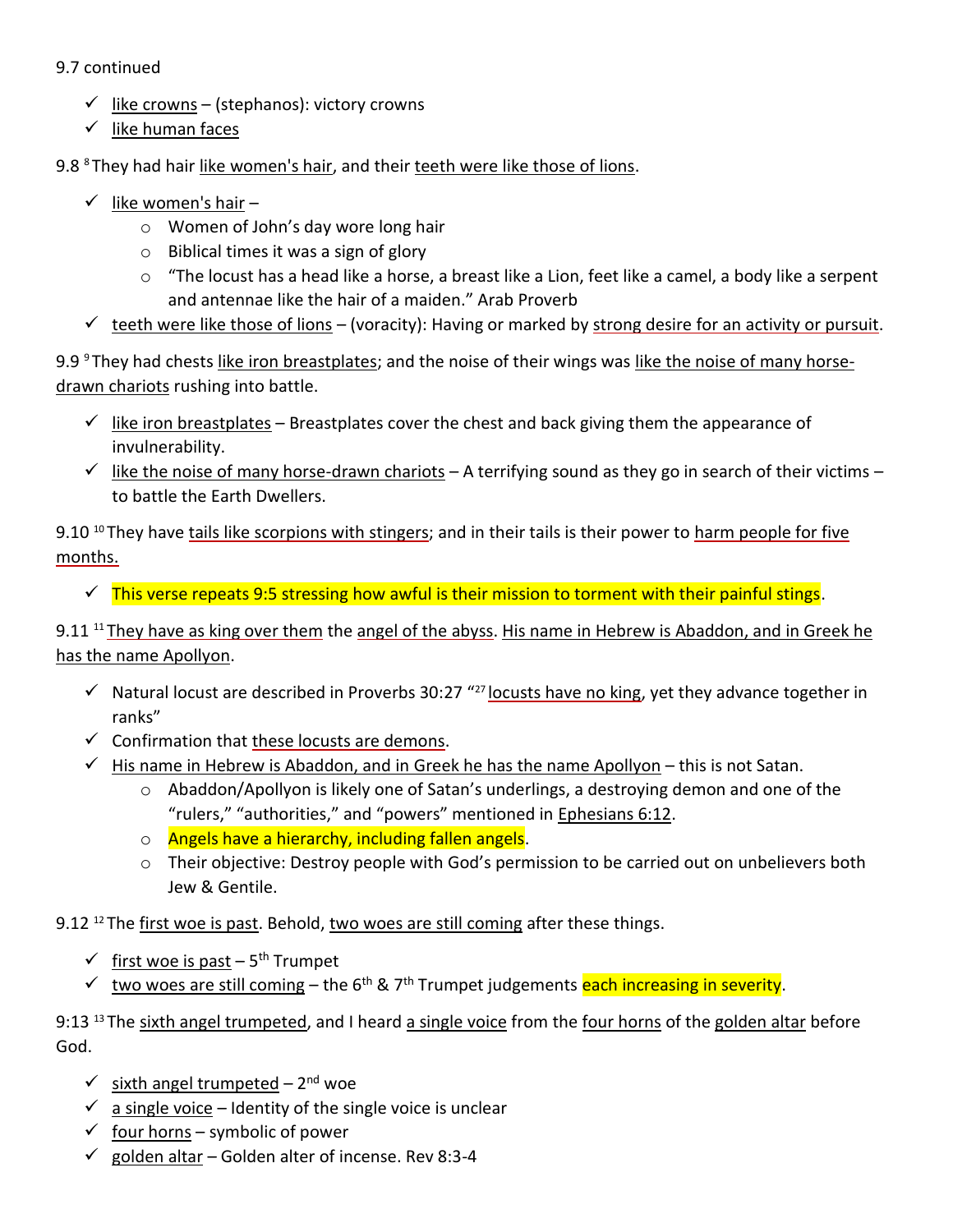9.14<sup>4</sup> It said to the sixth angel, the one holding the trumpet, "Release the four angels who are bound at the great river Euphrates."

 $\checkmark$  It said – "a single voice" from verse 13

Note: Angels play key roles in the judgements, even fallen angels.

- $\checkmark$  Release the four angels who are bound the 6<sup>th</sup> Angel has another task.
	- o They must be fallen angels because good angels are never bound.
	- o How long they have been bound there is unknown.
	- o The number 4 is worldwide effect of their destruction.
- $\checkmark$  river Euphrates
	- o The 4 destructive angels are there currently.
	- o It was near the Euphrates that sin began, the first lie told, first murder committed, Tower of Babel was built by Nimrod (origin of false religion – Queen of Heaven).
	- o Israel endured 70 years of bitter captivity in Babylon. Ps 137
	- $\circ$  The Euphrates mentioned in Rev. 16 proves that Babylon the historic city on the banks of the Euphrates will be rebuilt.
		- Saddam Hussein built himself a palace on a man-made hill beside the footprint of the original city.
		- In 1987 he ordered construction of Nebuchadnezzar's palace on the original site.
		- Built museums and minted coins with his face on one side & Nebuchadnezzar's on the other.
		- Construction has ceased as it wasn't time yet, but it will become a financial and war campaign center for the Antichrist.

9.15<sup>15</sup> So the four angels—who had been prepared for the hour and day and month and year—were released to kill a third of mankind.

- $\checkmark$  had been prepared (hoi hetoimasmenoi): perfect tense passive participle "the ones having been prepared" for divine judgements on the world.
- $\checkmark$  for the hour and day and month and year a specific appointed time chosen by God.
- $\checkmark$  released to kill a third of mankind there task was to put 1/3 of the Earth Dwellers to death. Rev 8:13
	- $\circ$  This will result in about half the earth's population alive at the start of the Tribulation (70<sup>th</sup>) week) being dead at the end of this judgement.
		- ¼ die under the 4<sup>th</sup> seal judgement. Rev 6:7-8
		- Many more will die as Martyrs and for other reasons. Dan 12:1, Matt 24:21-22
	- $\circ$  It is only the "earth dwellers", those in rebellion to God, who suffer death as a result of this second woe.

Note: By this point in the first 3.5 years billions of people have died. If you have been told we are already living in the Tribulation, it is a false teaching.

9.16<sup>16</sup> The number of mounted troops was two hundred million—I heard their number.

- $\checkmark$  The "mounted troops" may be humans under the control of these 4 evil angels. Years ago, China claimed to have an army of this size.
- $\checkmark$  More likely the "mounted troops" are demons. The description of the horse argues for an angel's army with 4 fallen angel leaders. An astounded John is going to describe them the best he can.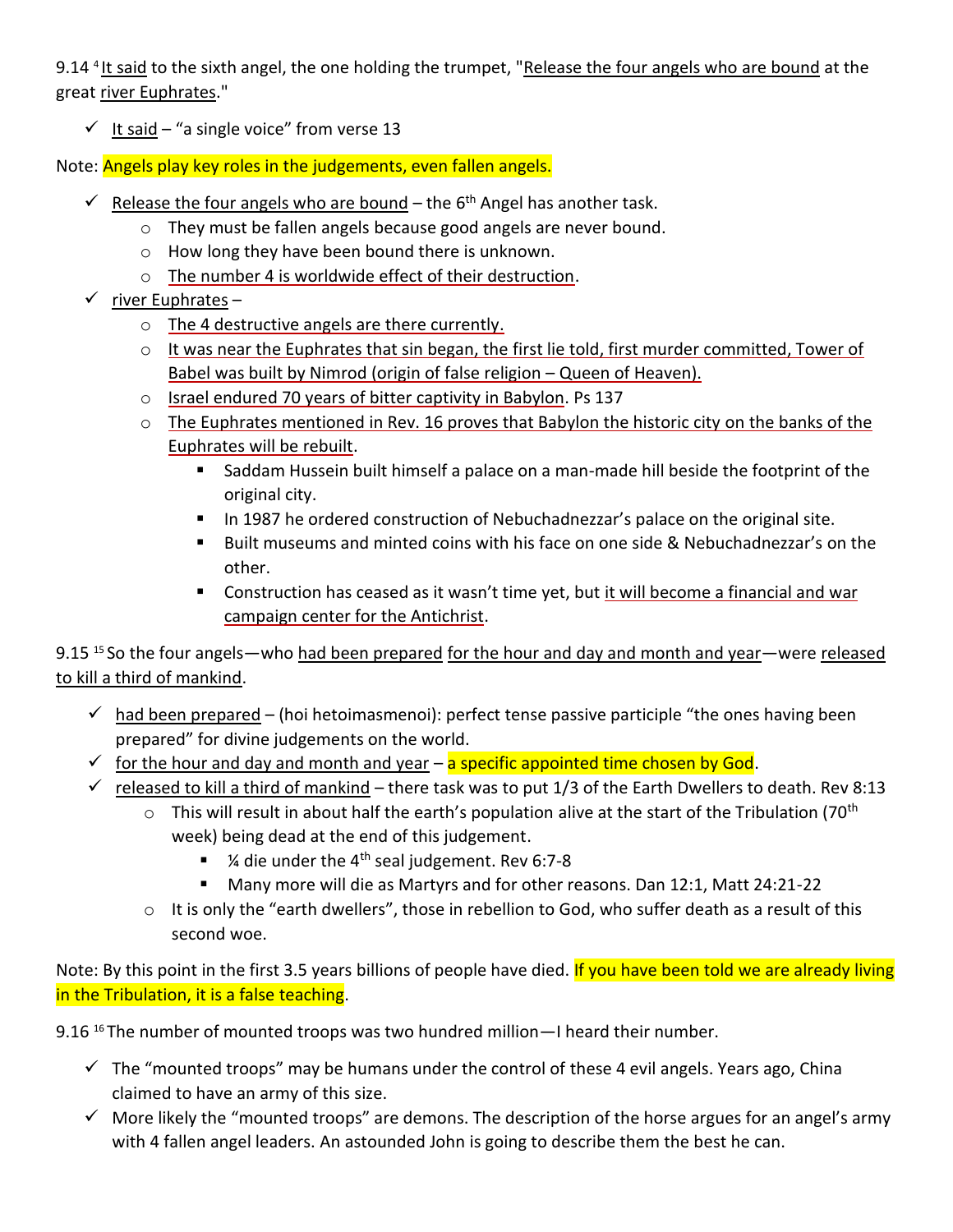9.17<sup>17</sup> Now here is how I saw the horses and those riding on them: they had breastplates that were fiery red, hyacinth blue, and sulfur yellow. The heads of the horses were as heads of lions, and out of their mouths came fire and smoke and brimstone.

Note: In the previous judgement John uses simile (like) to describe the demonic locust swarm. Here he doesn't so take it as literal description, horse means horse.

- $\checkmark$  breastplates that were fiery red, hyacinth blue, and sulfur yellow fiery red is judgement, Hyacinth blue / dark blue, and sulfur yellow is brimstone. Fire, Smoke & Brimstone.
- $\checkmark$  heads of the horses were as heads of lions terrifying, fierce and destructive.
- $\checkmark$  out of their mouths came fire and smoke and brimstone something natural horses can not do. Fire, smoke & brimstone all used for judgement. Gen 19:24, 28

9.18<sup>18</sup> By these three plagues a third of mankind was killed—by the fire and the smoke and the brimstone that came out of their mouths.

 $\checkmark$  Together these plagues will be responsible for the largest death toll in human history. Survivors will bury billions of people and we are still in the first 3.5 years.

9.19<sup>19</sup> For the power of the horses is in their mouths and in their tails; for their tails are like serpents, having heads by which they inflict injuries.

- $\checkmark$  For the power of the horses is in their mouths and in their tails This added description supports the conclusion that they represent demonic judgements other than natural horses.
	- o They are not modern-day weapons that shoot both forward & backwards, such as missiles.
	- o The locust had power in their tails to inflict painful injuries. Rev 9:10
	- o These horses have power to kill **like** serpents with their tails.

9.20<sup>20</sup> But the rest of mankind, those not killed by these plagues, did not repent and turn away from the works of their hands—they would not stop worshiping demons and the idols of gold and silver and stone and wood, which cannot see or hear or walk.

- $\checkmark$  did not repent turn away from worshipping demons & false gods. Acknowledge Yeshua as their Lord & Savior.
- $\checkmark$  works of their hands refers to idolatry which is ultimately worship of demons. Deut 32:17, Psa 106:37, 1 Cor 10:20
- $\checkmark$  they would not stop worshiping demons The "earth dwellers" refuse to stop worshipping the demons who are responsible for the misery and the death of millions.

9.21<sup>21</sup> And they did not repent and turn away from their murders or their sorceries or their sexual immorality or their stealing.

- $\checkmark$  did not repent and turn away from their murders
	- o But for the cowardly and faithless and detestable and murderers and sexually immoral and sorcerers and idolaters and all liars—their lot is in the lake that burns with fire and brimstone, which is the second death." Revelation 21:8
- $\checkmark$  Idolatry violates the 1<sup>st</sup> & 2<sup>nd</sup> commandment.
- $\checkmark$  These sins violate the 6<sup>th</sup>, 7<sup>th</sup> & 8<sup>th</sup> commandments.